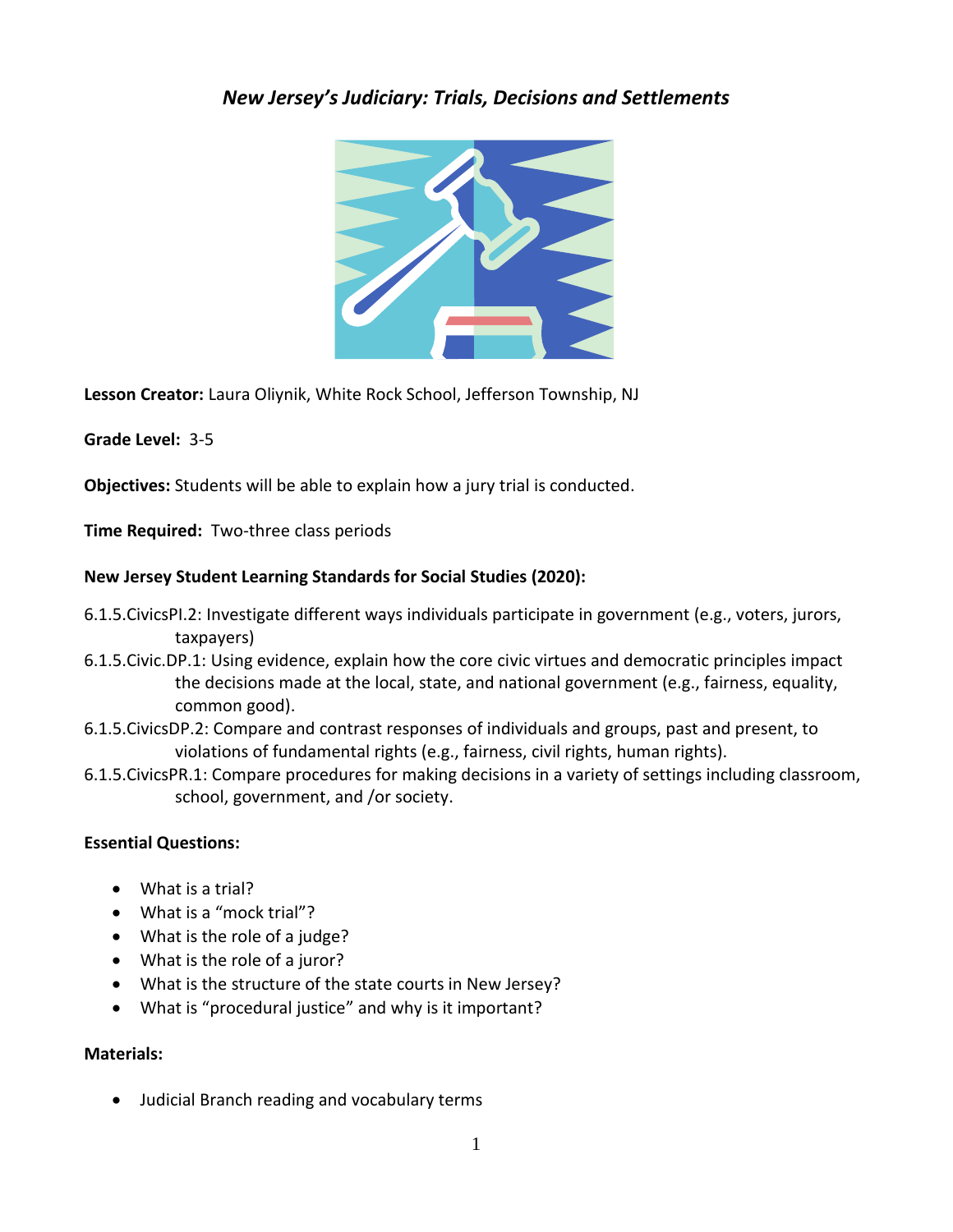- 1 mock trial script for each student
- jury duty slips
- juror badges
- classroom set up like a courtroom
- graduation gown (for judge to wear)
- gavel (optional, can usually get a plastic one at a party store or online)
- verdict slips
- props may include a bible or dictionary for witnesses to be sworn in, a lunchbox as evidence

#### **Vocabulary**

- Procedural Justice
- Trial
- Appellate
- Jury
- Juror
- Judge
- **•** Impartial

#### **What is a trial?**

A trial is a formal examination of evidence before a judge, and typically before a jury, in order to decide guilt in a case of criminal or responsibility in civil proceedings. The trial must sfollow due process rules that ensure that it is conducted impartially.

#### **What is a "mock trial"?**

A mock trial is a simulation or enactment of a judicial proceeding in a trial court.

#### **What is the role of a judge?**

Judges, who are appointed in New Jersey but elected in most states, preside over court proceedings, including civil and criminal cases. The judge must conduct the trial impartially. The judge gives instructions to the jury and in cases with no juries, decides on the facts and the rulings.

#### **What is the role of a juror?**

A jury is a body of people from the community who are summoned to a trial to consider the evidence introduced and decide the facts in accordance with the principles of law laid down by the judge's charge to the jury. Juries developed in England during the Middle Ages, and are a hallmark of the Anglo common law legal system.

**How many kinds of courts are there in New Jersey?** Here is a summary. For additional information go to<https://www.njcourts.gov/public/kids/library.html>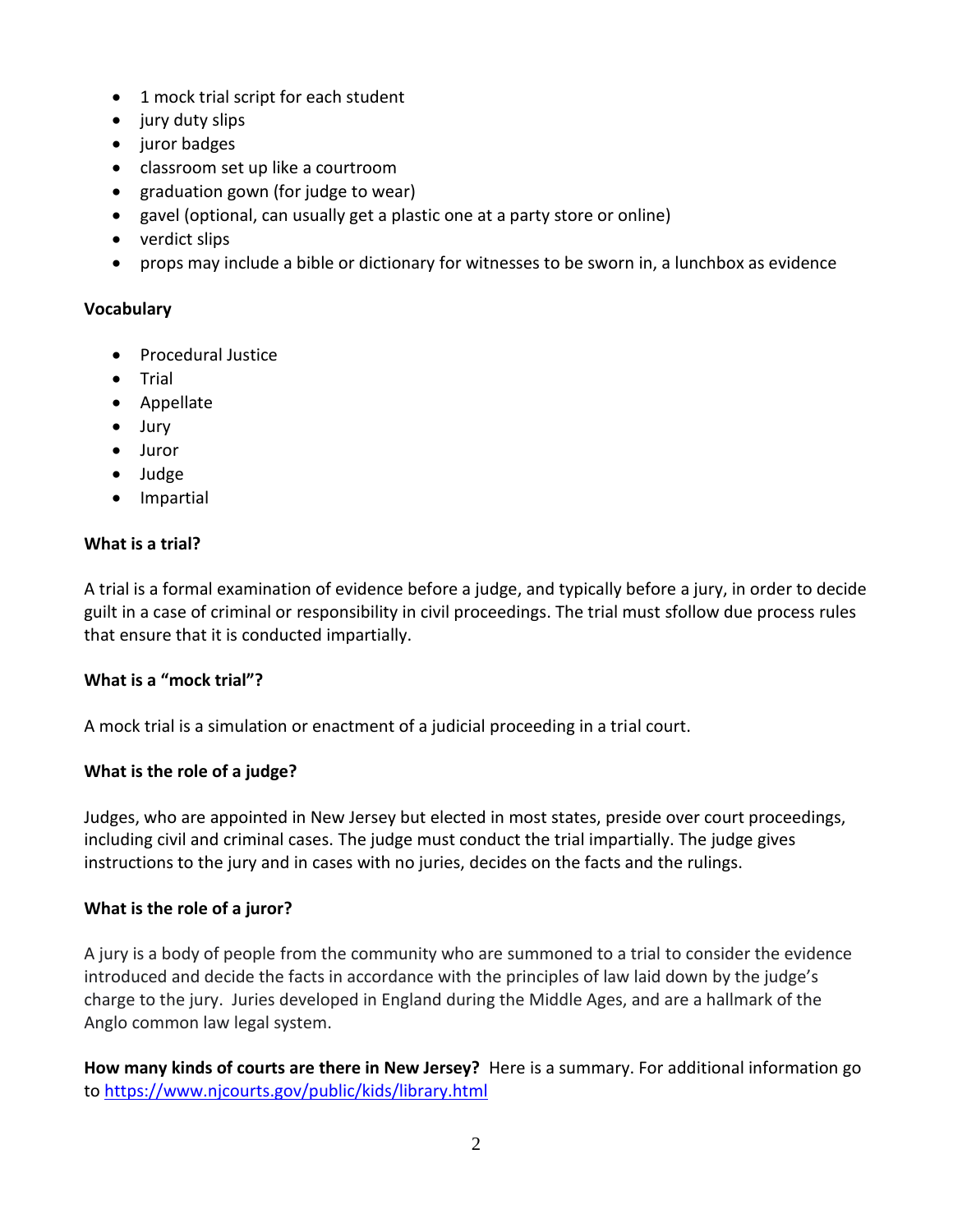#### **Municipal courts**

A municipal court is a local court in a city or town. Some smaller towns or townships might share a municipal court. Municipal courts have limited jurisdiction. That means that they only handle certain kinds of court cases. Municipal courts primarily handle parking and traffic tickets, minor criminal offenses and violations of local ordinances. Municipal court cases are decided by judges, not juries.

#### **Trial Courts**

A trial helps people who disagree resolve their disagreement without fighting. A trial helps the court find out if someone broke the law or caused harm to someone. Trials are a much better way to deal with a disagreement than fighting. For this reason, trials play an important role in a peaceful society. Trials only work if everyone involved in them agrees that they are fair and just. Otherwise they might not agree to live with the outcome of the trial. Every trial has a plaintiff, the person or business that brought a complaint to court—an announcement that a person, group or entity has harmed the plaintiff. In criminal cases, the plaintiff is the State of New Jersey representing the people of the state. It is the government's job to make sure people who break the law are caught and punished.

#### **Appellate courts**

The Superior Courts of New Jersey include a Trial Division and an Appellate Division. The judges on the Appellate Division review the cases sent to them from the trial division.

#### **New Jersey State Supreme Court**

The state supreme court in New Jersey includes seven justice appointed by the governor. The New Jersey State Supreme Court only hears certain cases:

1. A case about a new law;

2. Where the two or three Appellate Division judges do not agree with each other on how a case should be decided;

3. An inconsistency in decisions;

4. A case that has been appealed and the Supreme Court believes that it is so important that it could affect many of New Jersey's citizens for years to come.

#### **United States Courts**

The U.S. Constitution is the supreme law of the land in the United States. It creates a federal system of government in which power is shared between the federal government and the state governments. Due to federalism, both the federal government and each of the state governments have their own court systems. State courts make the final decisions involve state law and constitution. Federal courts interpret federal laws and the U.S. Constitution. When state courts decisions involve the interpretation of federal law or the U.S. Constitution, they may be appealed to the U.S. appellate courts.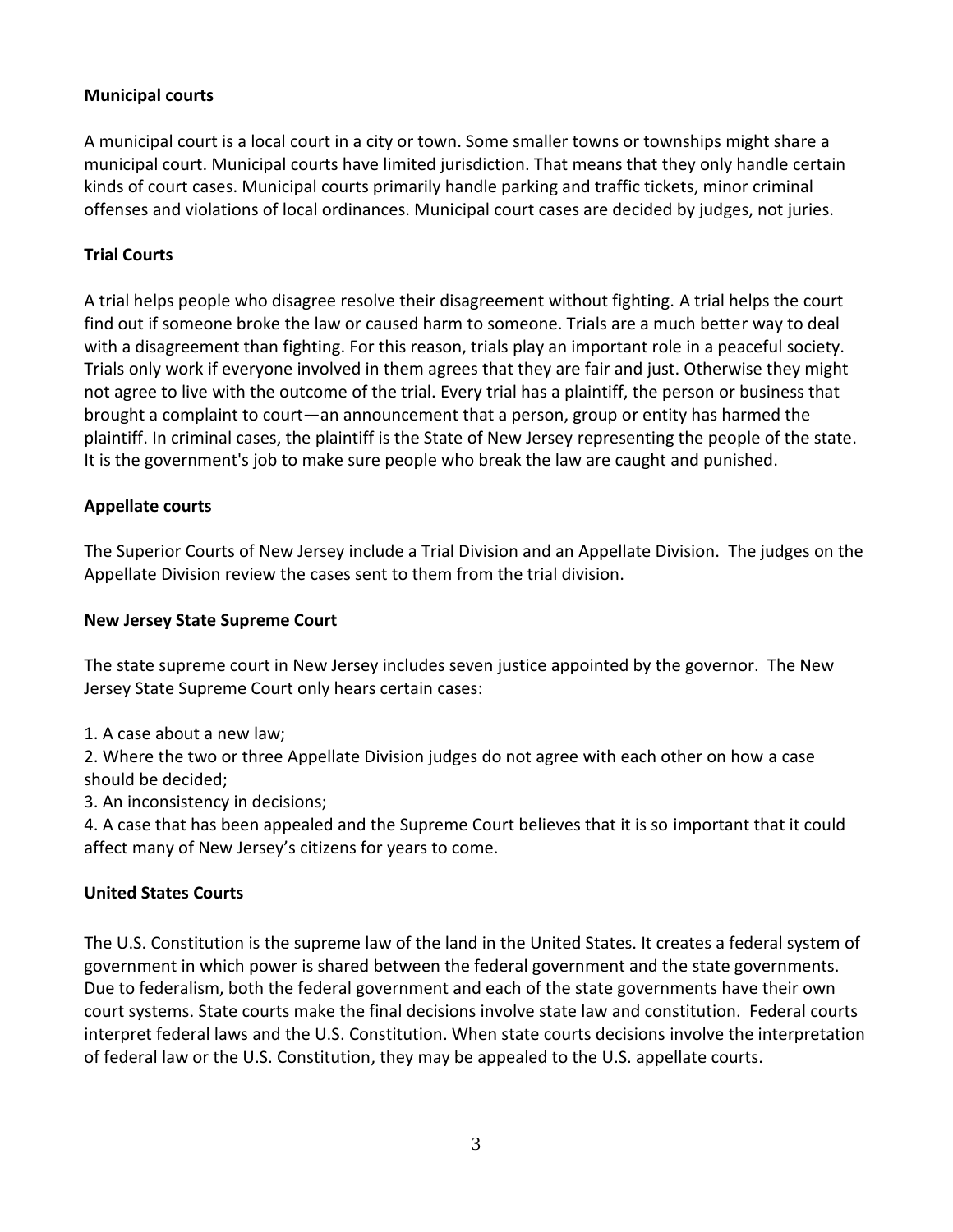#### **Procedural Justice**

Procedural justice refers to the fairness of the procedure used to gather information and make decisions. Police often need information about people they think have broken the law. How they get this information is important. Courts have procedures for gathering information and making decisions that include:

- the right to tell your side of the story
- the right to have a friend or lawyer help tell your side of the story
- the right to have witnesses who support you
- the right to question witnesses who testify against you
- the right to an impartial judge and jury

Local school boards, city councils, the president of the United States and Congress all need to gather information and make decisions, using fair procedures.

Procedural justice is important because it:

- increases the chances of getting the information needed to make wise and fair decisions
- ensures the wise and fair use of the information in making decisions.
- Protects important individual rights, such as freedom, liberty and dignity.

Have students identify the procedural justice issue in each of these situations:

1. Rosie thought someone in the class had taken her radio. During recess while everybody was on the playground, Rosie went back into the classroom and searched every desk.

This is not procedural justice. Student desks cannot be secretly searched. And Rosie is not an appropriate authority to search desks.

2. The police arrested Jed for kidnapping. Jed's lawyer asked for a trial by jury. Twelve juror had e to be chosen from a group of 100 people. Jed's lawyer had the right to questions each person. She could refuse to accept people she thought might be prejudiced against Jed.

This is part of procedural justice. The lawyer for a defendant in a criminal case has the right to question the potential jurors to eliminate people who might be prejudiced against the defendant.

From *Foundations of Democracy: Justice*, for elementary grades (center for Civic Education)

#### **Procedure for conducting a Mock Trial:**

Prior to the mock trial day, do the following:

1. Read about the Judicial Branch with the class by visiting the following website: <https://www.njcourts.gov/public/kids/learnmore.html>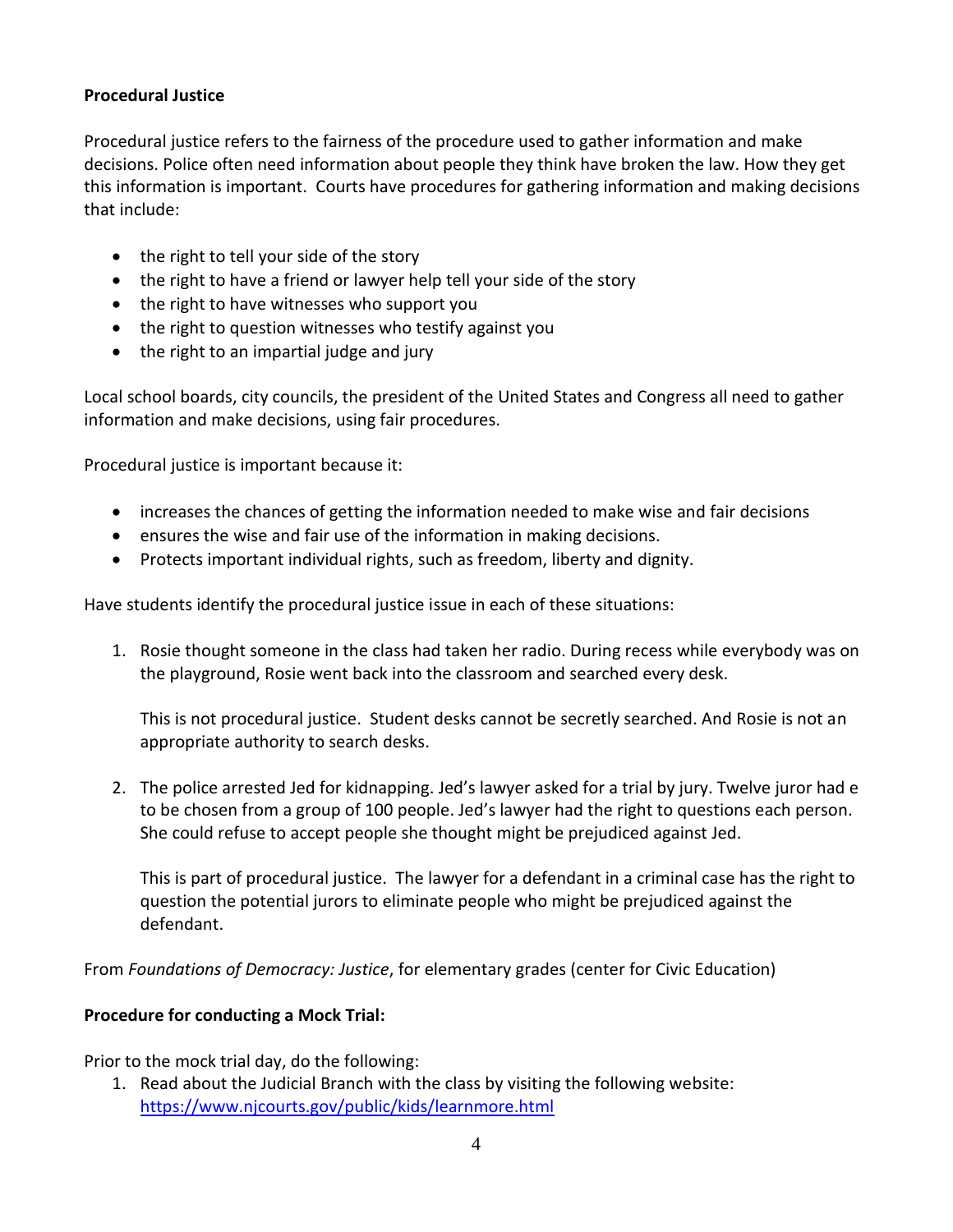2. Discuss court case vocabulary with students

2. Choose 5 students for reading parts- More fluent readers should be attorneys and defendant, less fluent readers could be witnesses. Give them highlighted scripts ahead of time and make sure they are comfortable with having a reading part. Tell them to read over their parts before mock trial day.

3. The rest of the students will be jurors. Hand out "Jury Duty" slips that let them know where and when they will need to report for jury duty.

4. Plan for setting up a classroom as a courtroom, and plan for props.

On mock trial day, set up classroom to look like a courtroom.

- 1. Line both sides of the classroom with desks for jurors to sit, and middle should be for attorneys, defendant, and witnesses.
- 2. Jurors will enter. Give them each a badge and a script to follow. They should also have a form to fill out with the verdict choices.
- 3. Once everyone is in their places, go through the mock trial script, with the jurors listening to details. At the end, the attorneys, witnesses, and defendant can sit outside for a few minutes while the jury deliberates. Call everyone back together when they are ready and read the verdict.

At the end of the mock trial, discuss why it is more fair for a group of people to be on a jury instead of just one person and what "innocent until proven guilty" means (this can also be written out on the ticket out slip).

#### **Assessment:**

Student participation in Mock Trial, Ticket Out Slip Responses

#### **Extension:**

- Have students participate in the New Jersey State Bar Foundations' annual mock trial law fair for grades 3-6. For information, go to [https://njsbf.org/school-based-programs/mock-trial/law](https://njsbf.org/school-based-programs/mock-trial/law-fair-competition-for-grades-3-to-6/)[fair-competition-for-grades-3-to-6/](https://njsbf.org/school-based-programs/mock-trial/law-fair-competition-for-grades-3-to-6/)
- Have students play the NJ Courts Kids games at <https://www.njcourts.gov/public/kids/games.html>
- Engage students in the New Jersey State Bar Foundation's activities for elementary students at <https://njsbf.org/school-based-programs/mock-trial-civics-online-content/>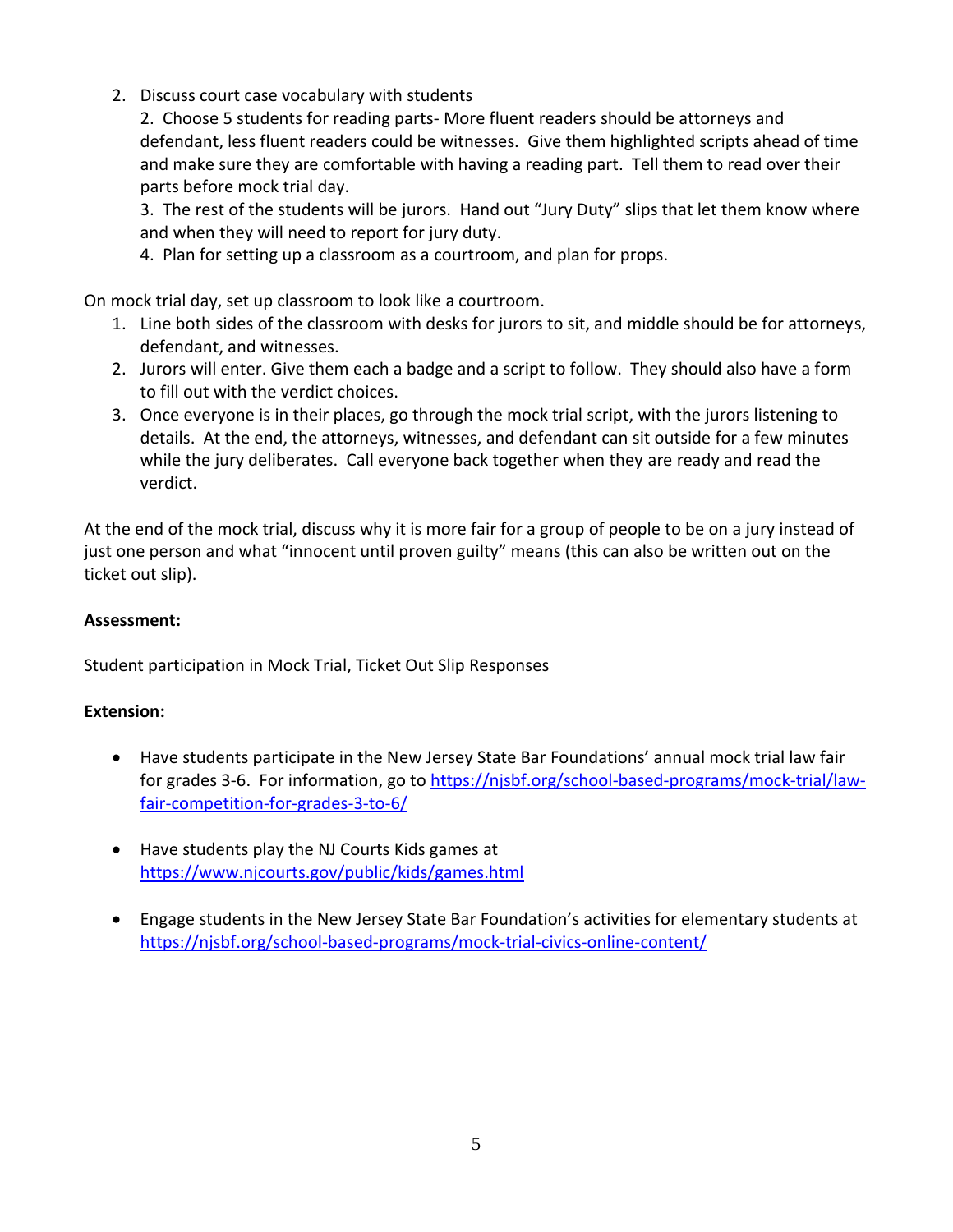# *COURT CASE GLOSSARY!*

## **ATTORNEY- a lawyer**

**PROSECUTING ATTORNEY- a lawyer who works for the state government that is trying to prove that the criminal is guilty**

**DEFENSE ATTORNEY- a lawyer who works for the accused criminal who is trying to prove that he/she is not guilty**

**DEFENDANT- the person who is accused of a crime**

**WITNESS- Someone who was present at the time of a crime**

**GUILTY- having committed a crime**

**NOT GUILTY- NOT having committed a crime**

**OBJECTION- when someone does not approve of what is being said, something is unfair**

**SUSTAINED- to support an objection, to agree that something was not fairly said**

**VERDICT- the decision made by the jury**

**JUROR/JURY- a group of people who make the decision or verdict in a court case**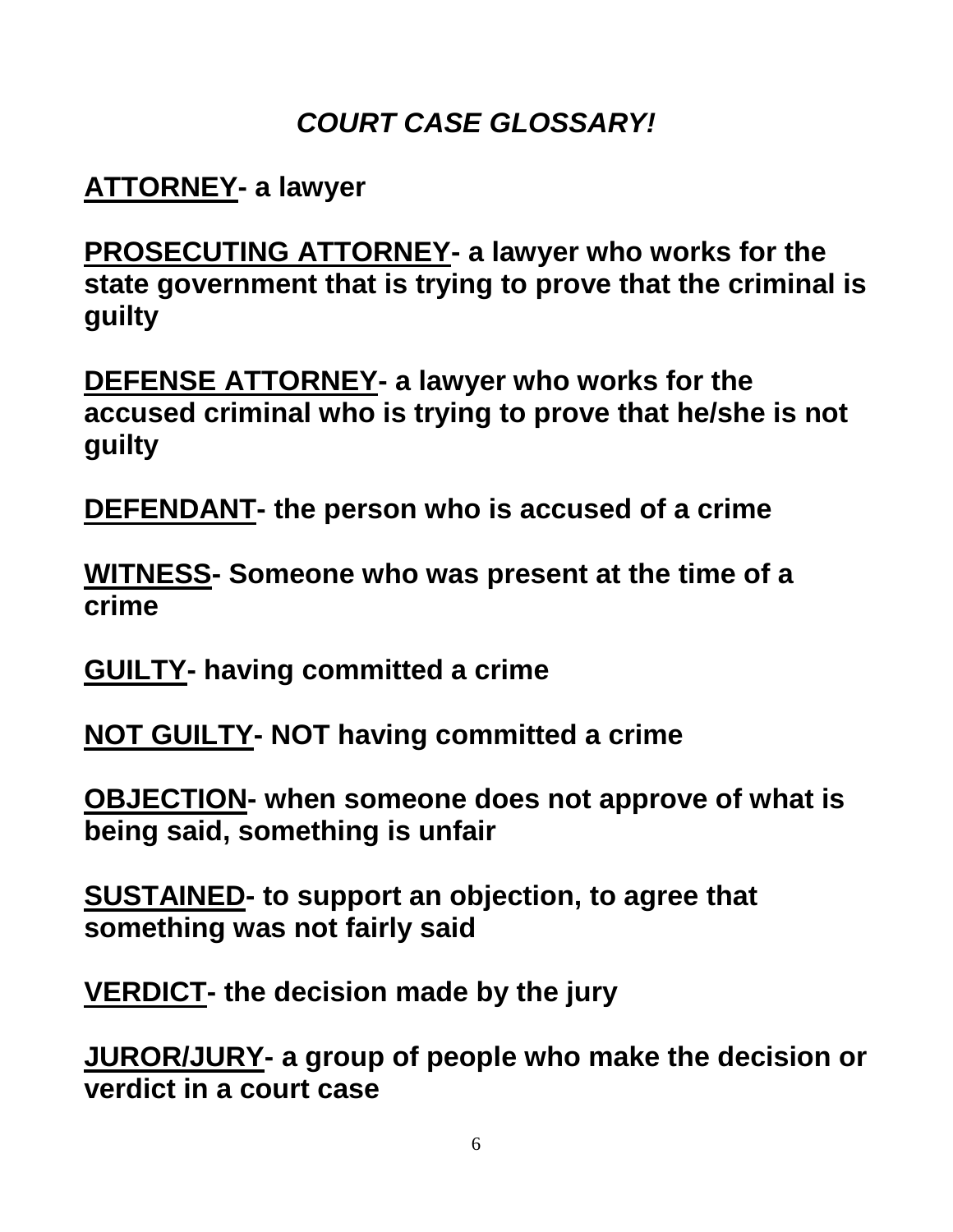# **ADJOURN- to end or postpone a case**

#### **JUROR SUMMONS**

**The Judiciary welcomes your participation as a juror. Jury service is one of the highest duties of a citizen, and we recognize the sacrifices you are making in terms of your time and energy. We hope that your juror experience will be interesting and that you take satisfaction from your contribution to the administration of justice in New Jersey.** 

| ON ______________(date) AT ____________(time).                                                                                                                                                                                                                                                                                                                    |
|-------------------------------------------------------------------------------------------------------------------------------------------------------------------------------------------------------------------------------------------------------------------------------------------------------------------------------------------------------------------|
| N.J.S. 2B:20-14b. Every person summoned as a grand or petit juror who shall either fail to                                                                                                                                                                                                                                                                        |
| appear or refuse, without reasonable excuse, to serve, shall be liable for a fine not to exceed                                                                                                                                                                                                                                                                   |
| \$500  or may be punished for contempt of court.                                                                                                                                                                                                                                                                                                                  |
| (Summons created for educational purposes with wording from<br>http://www.judiciary.state.nj.us/pressrel/OFFICIAL%20BUSINESS%20JURY.pdf)                                                                                                                                                                                                                          |
| <b>JUROR SUMMONS</b>                                                                                                                                                                                                                                                                                                                                              |
| The Judiciary welcomes your participation as a juror. Jury service is one of the highest duties of a citizen, and we<br>recognize the sacrifices you are making in terms of your time and energy. We hope that your juror experience will be<br>interesting and that you take satisfaction from your contribution to the administration of justice in New Jersey. |
| YOU MUST REPORT TO _______________________(classroom location)                                                                                                                                                                                                                                                                                                    |
| ON _______________(date) AT ____________(time).                                                                                                                                                                                                                                                                                                                   |
| N.J.S. 2B:20-14b. Every person summoned as a grand or petit juror who shall either fail to                                                                                                                                                                                                                                                                        |
| appear or refuse, without reasonable excuse, to serve, shall be liable for a fine not to exceed                                                                                                                                                                                                                                                                   |
| \$500  or may be punished for contempt of court.                                                                                                                                                                                                                                                                                                                  |
| (Summons created for educational purposes with wording from                                                                                                                                                                                                                                                                                                       |
| http://www.judiciary.state.nj.us/pressrel/OFFICIAL%20BUSINESS%20JURY.pdf)                                                                                                                                                                                                                                                                                         |
| <b>JUROR SUMMONS</b>                                                                                                                                                                                                                                                                                                                                              |
| The Judiciary welcomes your participation as a juror. Jury service is one of the highest duties of a citizen, and we<br>recognize the sacrifices you are making in terms of your time and energy. We hope that your juror experience will be<br>interesting and that you take satisfaction from your contribution to the administration of justice in New Jersey. |
|                                                                                                                                                                                                                                                                                                                                                                   |
| YOU MUST REPORT TO ________________________(classroom location)                                                                                                                                                                                                                                                                                                   |
| ON ________________(date) AT ______________(time).                                                                                                                                                                                                                                                                                                                |
|                                                                                                                                                                                                                                                                                                                                                                   |
|                                                                                                                                                                                                                                                                                                                                                                   |
| N.J.S. 2B:20-14b. Every person summoned as a grand or petit juror who shall either fail to<br>appear or refuse, without reasonable excuse, to serve, shall be liable for a fine not to exceed                                                                                                                                                                     |
| \$500  or may be punished for contempt of court.                                                                                                                                                                                                                                                                                                                  |
| (Summons created for educational purposes with wording from                                                                                                                                                                                                                                                                                                       |
| http://www.judiciary.state.nj.us/pressrel/OFFICIAL%20BUSINESS%20JURY.pdf)                                                                                                                                                                                                                                                                                         |
| <b>JUROR SUMMONS</b>                                                                                                                                                                                                                                                                                                                                              |
| The Judiciary welcomes your participation as a juror. Jury service is one of the highest duties of a citizen, and we<br>recognize the sacrifices you are making in terms of your time and energy. We hope that your juror experience will be<br>interesting and that you take satisfaction from your contribution to the administration of justice in New Jersey. |
|                                                                                                                                                                                                                                                                                                                                                                   |
| YOU MUST REPORT TO _______________________(classroom location)                                                                                                                                                                                                                                                                                                    |
| ON _______________(date) AT ____________(time).                                                                                                                                                                                                                                                                                                                   |
| N.J.S. 2B:20-14b. Every person summoned as a grand or petit juror who shall either fail to                                                                                                                                                                                                                                                                        |
| appear or refuse, without reasonable excuse, to serve, shall be liable for a fine not to exceed<br>\$500  or may be punished for contempt of court.                                                                                                                                                                                                               |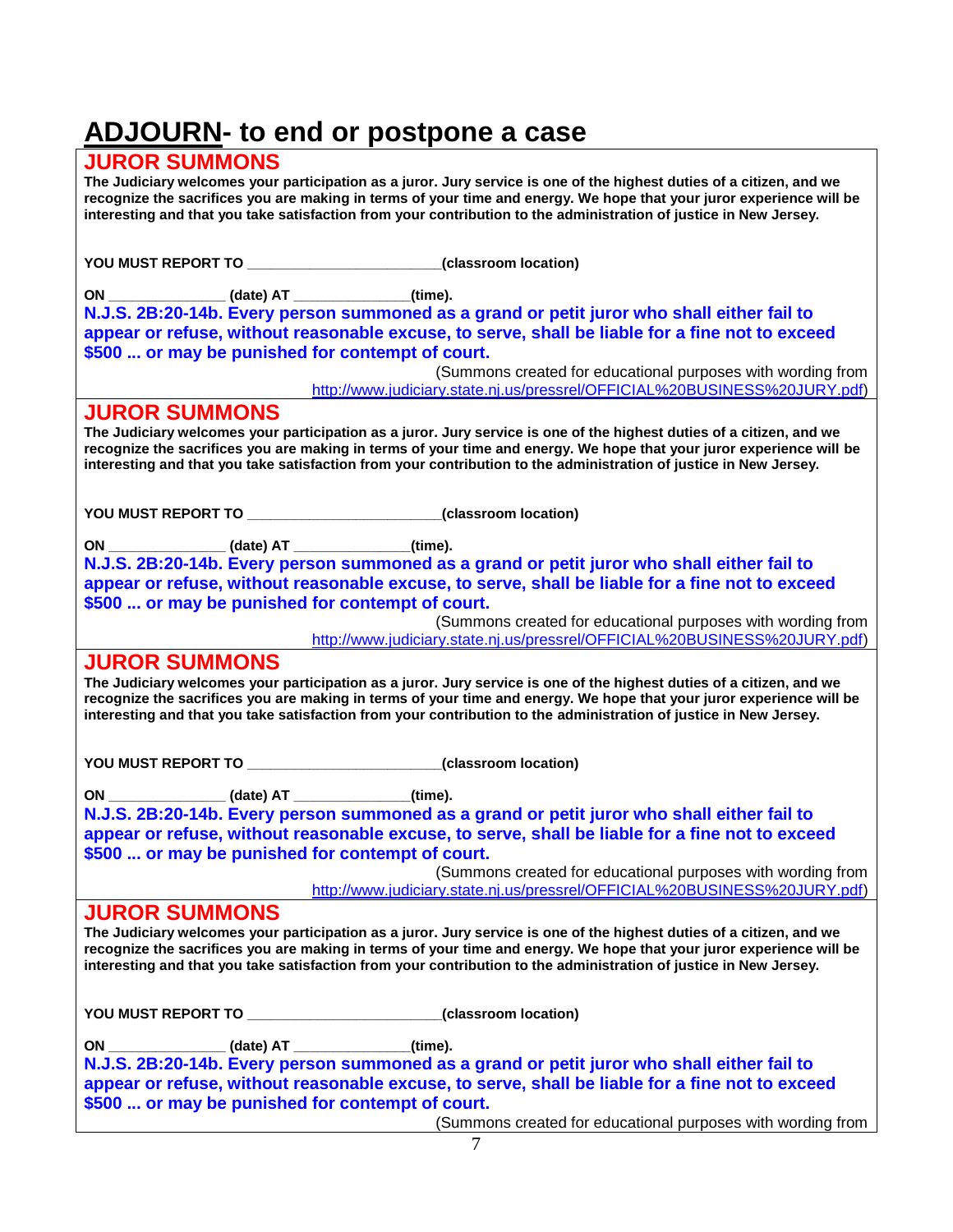|                                        | http://www.judiciary.state.nj.us/pressrel/OFFICIAL%20BUSINESS%20JURY.pdf) |
|----------------------------------------|---------------------------------------------------------------------------|
| <b>Juror</b><br>Group #1<br># $\qquad$ | Group #1<br><b>Juror</b>                                                  |
| JUROR                                  | JUROR                                                                     |
| Group #1<br><b>Juror</b><br>#          | Group #1<br><b>Juror</b><br>#                                             |
| JUROR                                  | JUROR                                                                     |
| <b>Juror</b><br>Group #1<br>#          | Group #1<br><b>Juror</b><br>$\#$                                          |
| JUROR                                  | JUROR                                                                     |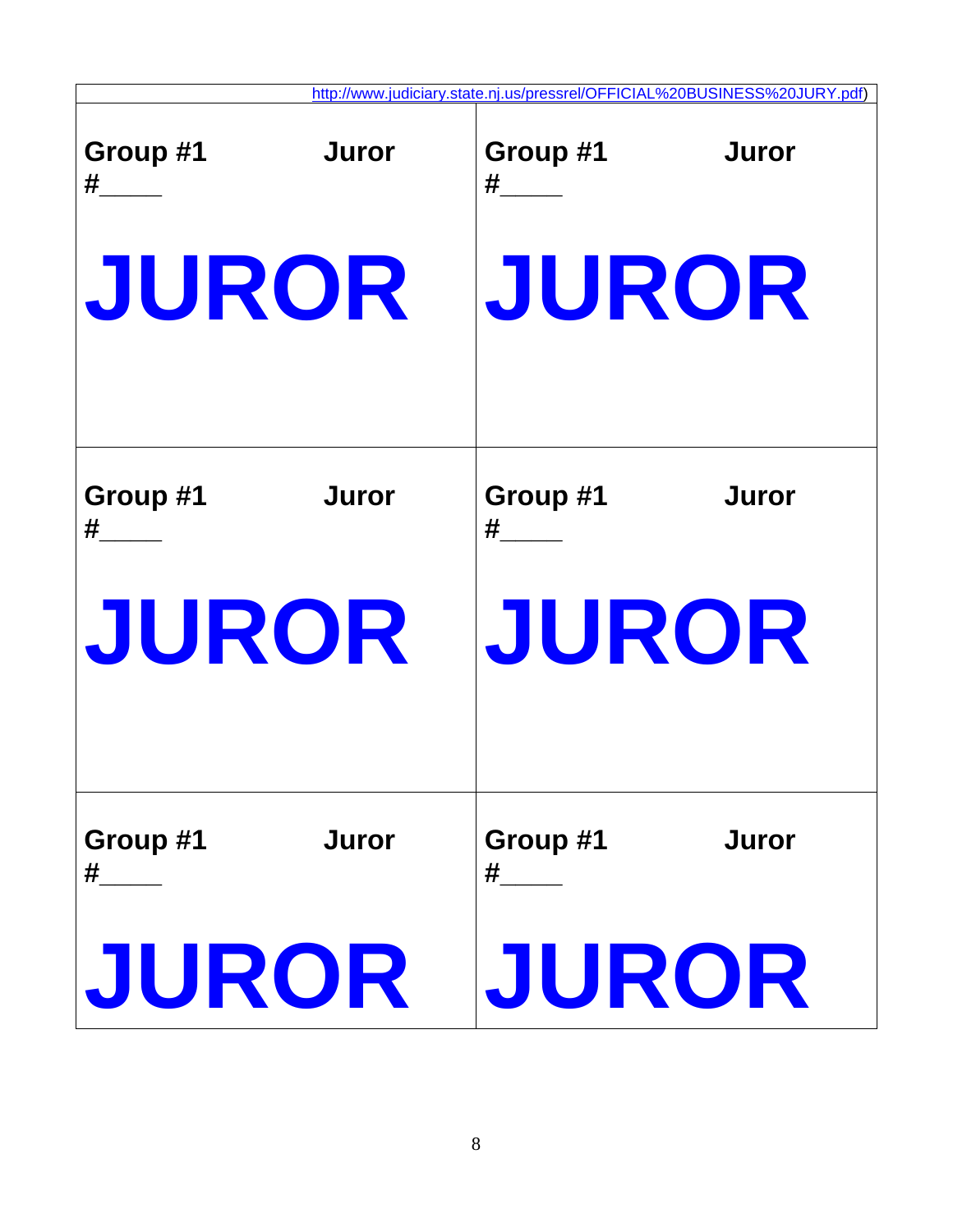

Reference for answering questions about serving on a jury: <http://www.judiciary.state.nj.us/hudson/jury/jury.htm>

**Name: \_\_\_\_\_\_\_\_\_\_\_\_\_\_\_\_\_\_\_\_\_\_\_\_\_\_\_\_**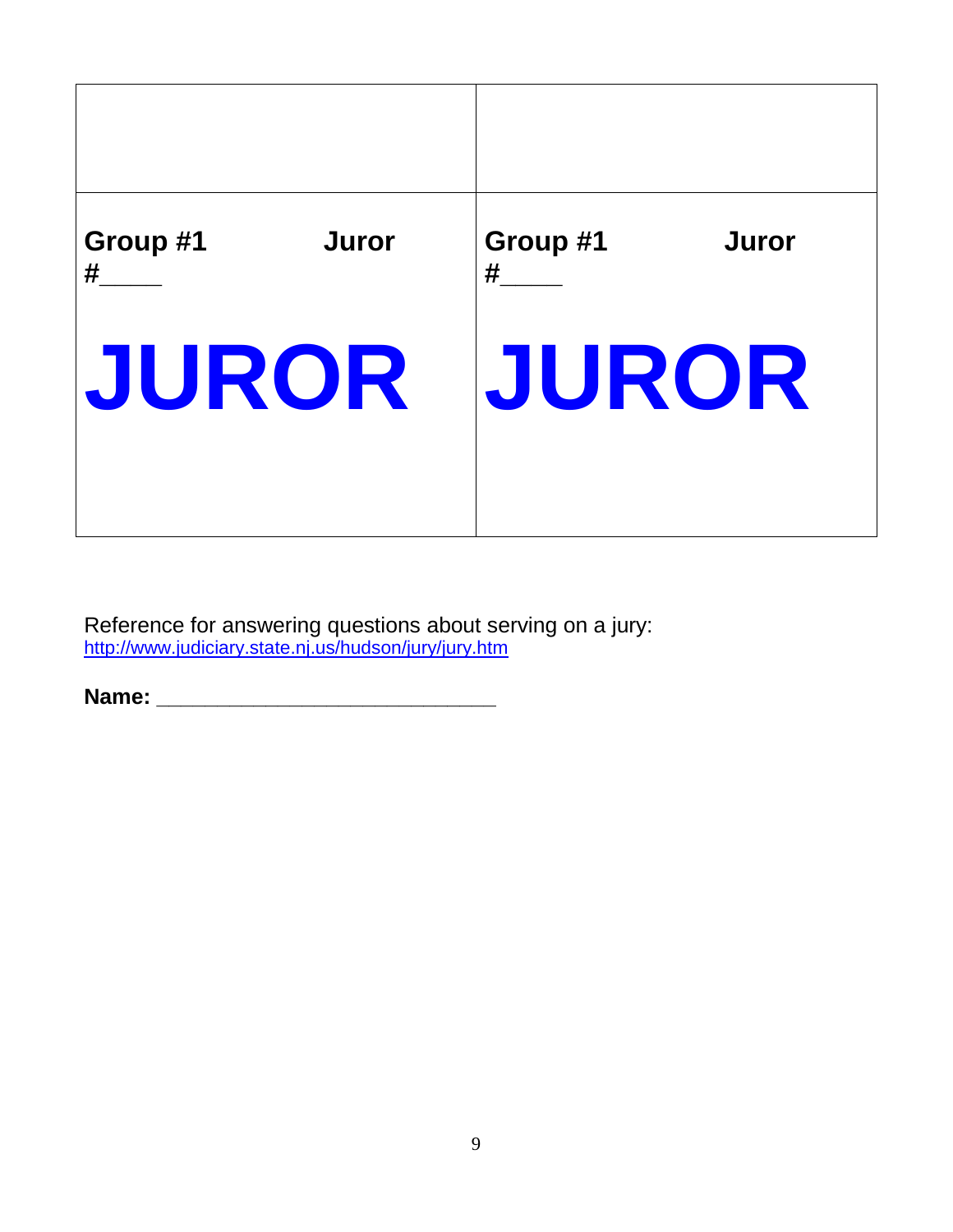**Notes Section: As you listen to the case, you may list notes below from the case of evidence that Harry is guilty or not guilty.**

| <b>Evidence Harry is GUILTY</b> | <b>Evidence Harry is NOT GUILTY</b> |
|---------------------------------|-------------------------------------|
|                                 |                                     |
|                                 |                                     |
|                                 |                                     |
|                                 |                                     |
|                                 |                                     |
|                                 |                                     |
|                                 |                                     |
|                                 |                                     |
|                                 |                                     |
|                                 |                                     |

## **JUROR VERDICT SECTION:**

Based on the evidence of the case, I determine that Harry Stickyfingers is:

 $\Box$  GUILTY of stealing the lunchbox\*

 $\Box$  NOT GUILTY of stealing the lunchbox

### **\*If you chose GUILTY, select one punishment below:**

- $\Box$  Harry Stickyfingers will have to spend his recess time in the principal's office for two weeks.
- $\Box$  Harry Stickyfingers will have to spend his recess time cleaning the cafeteria for one month.
- $\Box$  Harry Stickyfingers will eat his lunch in the office for two weeks, and lose recess for one week.

Name:\_\_\_\_\_\_\_\_\_\_\_\_\_\_\_\_\_\_\_\_\_\_\_\_\_\_\_\_\_\_\_\_\_\_\_\_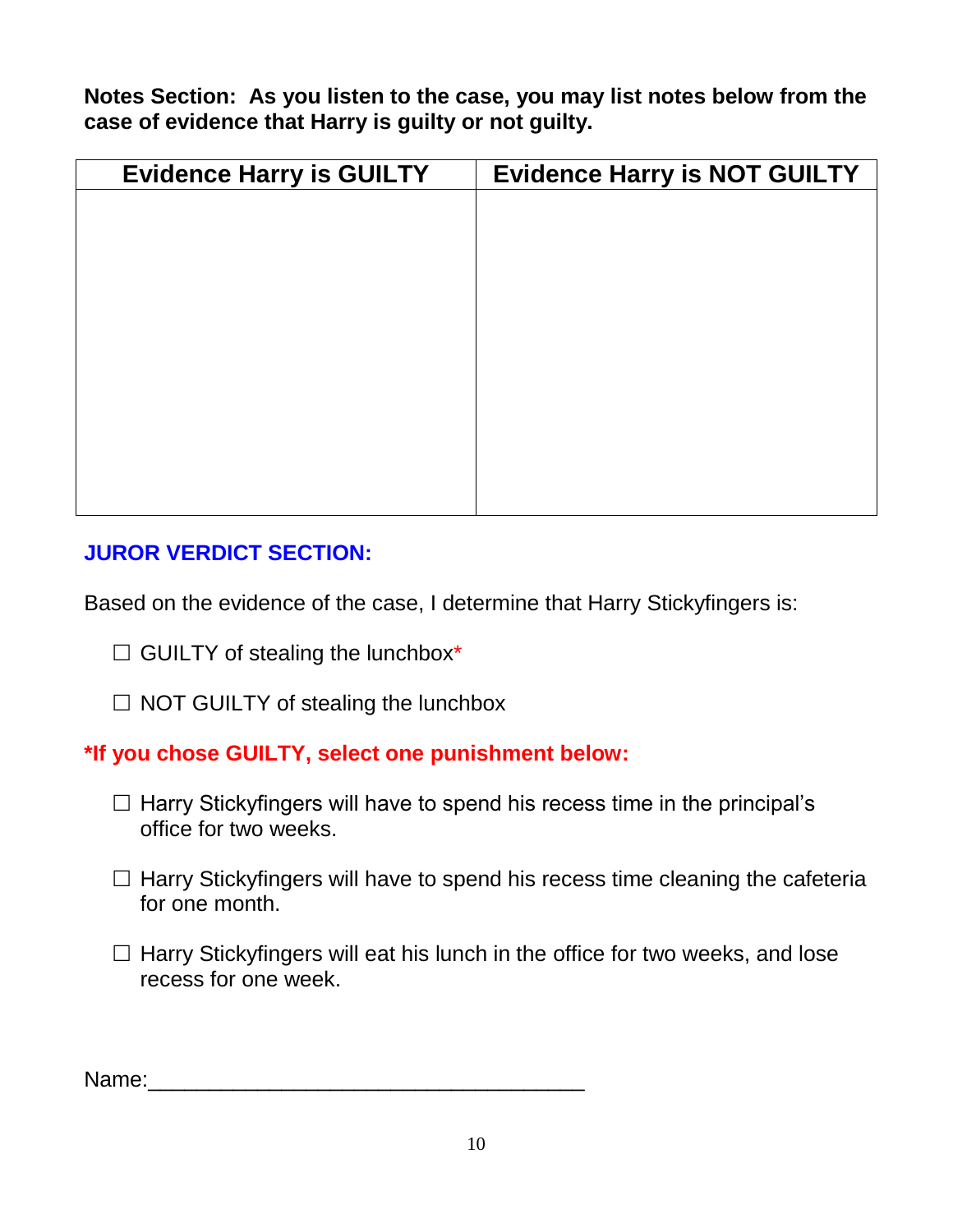# **New Jersey's Judicial Branch**

Mock Trial!

The Crime: A Review

A fourth grader at \_\_\_\_\_\_\_\_\_ School named Harry Stickyfingers has been accused of stealing lunches from students who bring their lunches to school. He has been committing these crimes while classes have been gone for their morning specials. Last week, he was eating a lunch that was declared stolen earlier that day. Harry claims he just happened to have the same lunch as someone else.

For this mock trial, I am a: (circle one)

~~~~~~~~~~~~~~~~~~~~~~~~~~~~~~~~~~~~~~~~~~~~~~~~~~~~~~~~~~~~~

Judge

Juror

Prosecuting Attorney

**Defendant** 

Defense Attorney

**Witness** 

~~~~~~~~~~~~~~~~~~~~~~~~~~~~~~~~~~~~~~~~~~~~~~~~~~~~~~~~~~~~~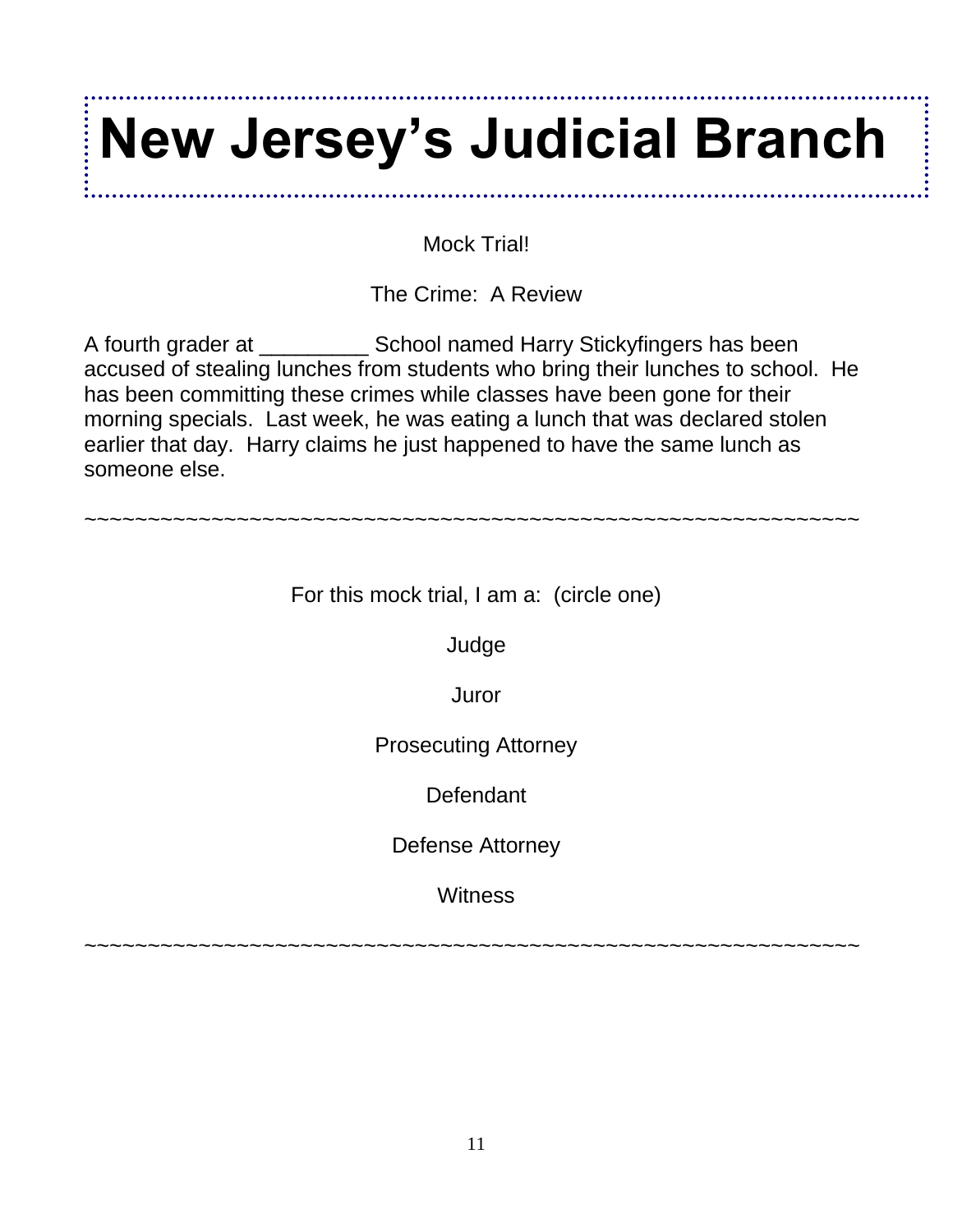## Mock Trial Script:

SCENE: A courtroom. The judge is seated at the front of the room. The prosecutor's side is in front of the judge to the left and the defendant's side is in front of the judge to the right. The witnesses are seated behind two sides and the jurors are seated to the side of the court floor.

THE HONORABLE JUDGE (Hit Gavel): This is the case of Harry Stickyfingers versus **Elementary School.** As I understand the pleadings, the charge against Mr. Stickyfingers is stealing from school property. Now, are there any opening statements?

DEFENDING LAWYER: Your honor, in this case, we will show that on October 10, the defendant Harry Stickyfingers was indeed out of his classroom at the time that the lunches were stolen. However, we have a witness who will testify to prove that there is no way that Harry could have stolen the lunches. He was busy doing other things with his school day. We will show that it is impossible for Harry to have stolen the lunches, and explain where the lunch he was eating came from.

THE HONORABLE JUDGE: Does the Attorney against Mr. Stickyfingers have any opening statement?

PROSECUTING ATTORNEY: Your honor, any suggestion that Mr. Stickyfingers is innocent of this crime is ridiculous. We will show that the lunch that Mr. Stickyfingers was eating was a stolen lunch and not his. Also, we will prove that Mr. Stickyfingers was seen near the classrooms where lunches were stolen at the time of their disappearances. This is just the latest in a long line of inappropriate and downright inconsiderate actions shown by Mr. Harry Stickyfingers.

THE HONORABLE JUDGE: Very well, please call your first witness.

PROSECUTING ATTORNEY: I call Victoria to the stand as my first witness.

VICTORIA (gets up, stands next to seat by the judge to be sworn in):

THE HONORABLE JUDGE: Please raise your right hand. Do you swear that the evidence that you are about to give is the truth, the whole truth, and nothing but the truth?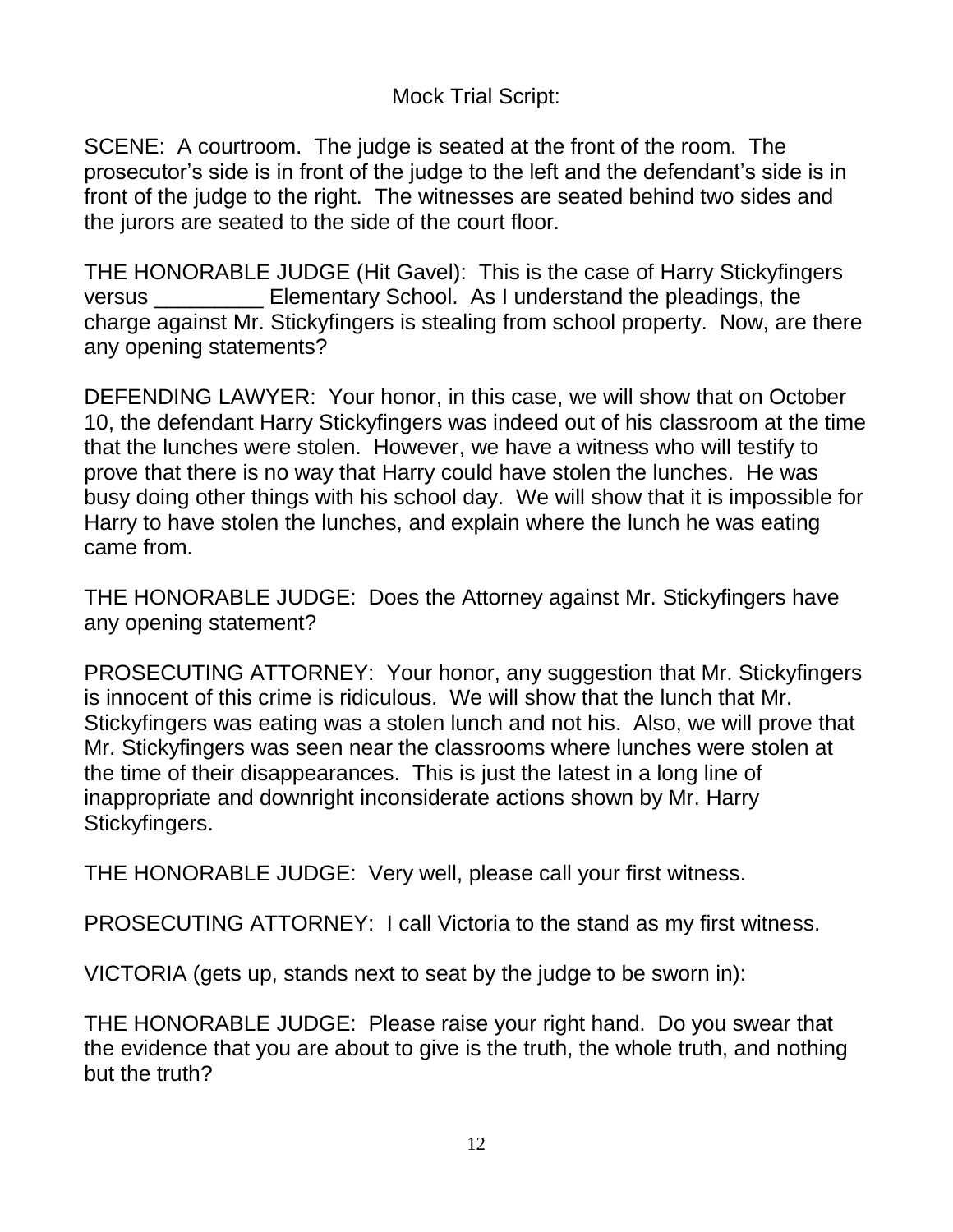VICTORIA: I do.

THE HONORABLE JUDGE: Please be seated.

PROSECUTING ATTORNEY: Please state your name.

VICTORIA: My name is Victoria. I am in Mrs. McNeal's fourth grade class.

PROSECUTING ATTORNEY: And do you bring your lunch to school? Or do you buy lunch?

VICTORIA: Well, I usually buy regular lunch. But earlier this month, it was my birthday, and I got a special lunch packet just for me!

PROSECUTING ATTORNEY: And how was your lunch for your birthday?

VICTORIA (gets emotional): It was…terrible! I never got to eat it! My beautiful lunchbox, my Pringles, my peanut butter and fluff sandwich, my Capri Sun….they were…. STOLEN!

PROSECUTING ATTORNEY: That is awfully unfortunate, Miss Victoria. And when did you notice that your lunch was stolen?

VICTORIA: Right after library at 10:40. I went to put my new books in my backpack, and my lunch was gone from the closet shelf.

PROSECUTING ATTORNEY: And did you ever find your lunch?

VICTORIA: No, but I found my lunchbox out by the swings. It was….. empty.

PROSECUTING ATTORNEY: So Miss Victoria, there is a clear possibility that someone could have stolen your lunch, ON YOUR BIRTHDAY, and eaten it?!

VICTORIA: That could be the only explanation.

PROSECUTING ATTORNEY: Thank you, Miss Victoria. Your honor, for my second witness, I call Mr. Harry Stickyfingers to the stand.

HARRY: (gets up, stands next to the seat by the judge to be sworn in)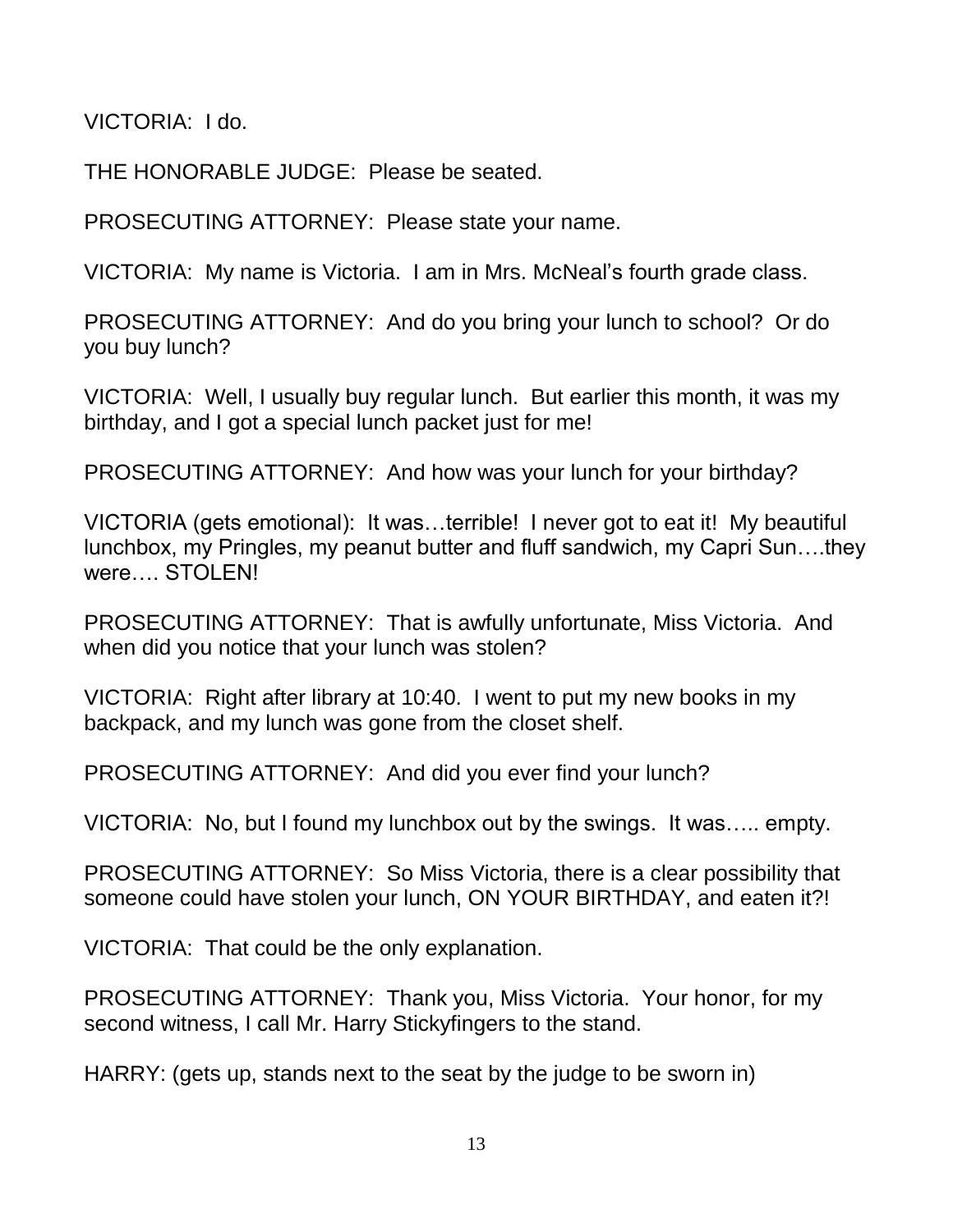THE HONORABLE JUDGE: Please raise your right hand. Do you swear that the evidence that you are about to give is the truth, the whole truth, and nothing but the truth?

HARRY: I do.

THE HONORABLE JUDGE: Please be seated.

PROSECUTING ATTORNEY: Please state your name.

HARRY: My name is Harry Stickyfingers. You can call me Harry… or Sticky.

PROSECUTING ATTORNEY: Um, no thanks. Tell me, Harry, where were you on October  $10^{th}$  between 10:20 and 10:40?

HARRY: I was in my classroom doing centers!

PROSECUTING ATTORNEY: You didn't leave at ALL?!

HARRY: Well, let me think here…I remember I was REALLY busy that day. I almost forgot to go to my band lesson! So I ran down the hall to my lesson, but it was cancelled anyway.

PROSECUTING ATTORNEY: You didn't stop anywhere on the way back?

HARRY: Nope.

PROSECUTING ATTORNEY: Not even to STEAL a birthday lunch?

DEFENSE ATTORNEY: OBJECTION!!! The prosecution is bothering my client!

THE HONORABLE JUDGE: Sustained. Please get to the facts, prosecutor.

PROSECUTING ATTORNEY: Well then, Harry, let me ask you this: the lunch you were found eating that day, what color was the lunch bag?

HARRY: Well, it was black- that's what my lunchbox always looks like!

PROSECUTING ATTORNEY: Annnd did it look like THIS?! (Holds up bag)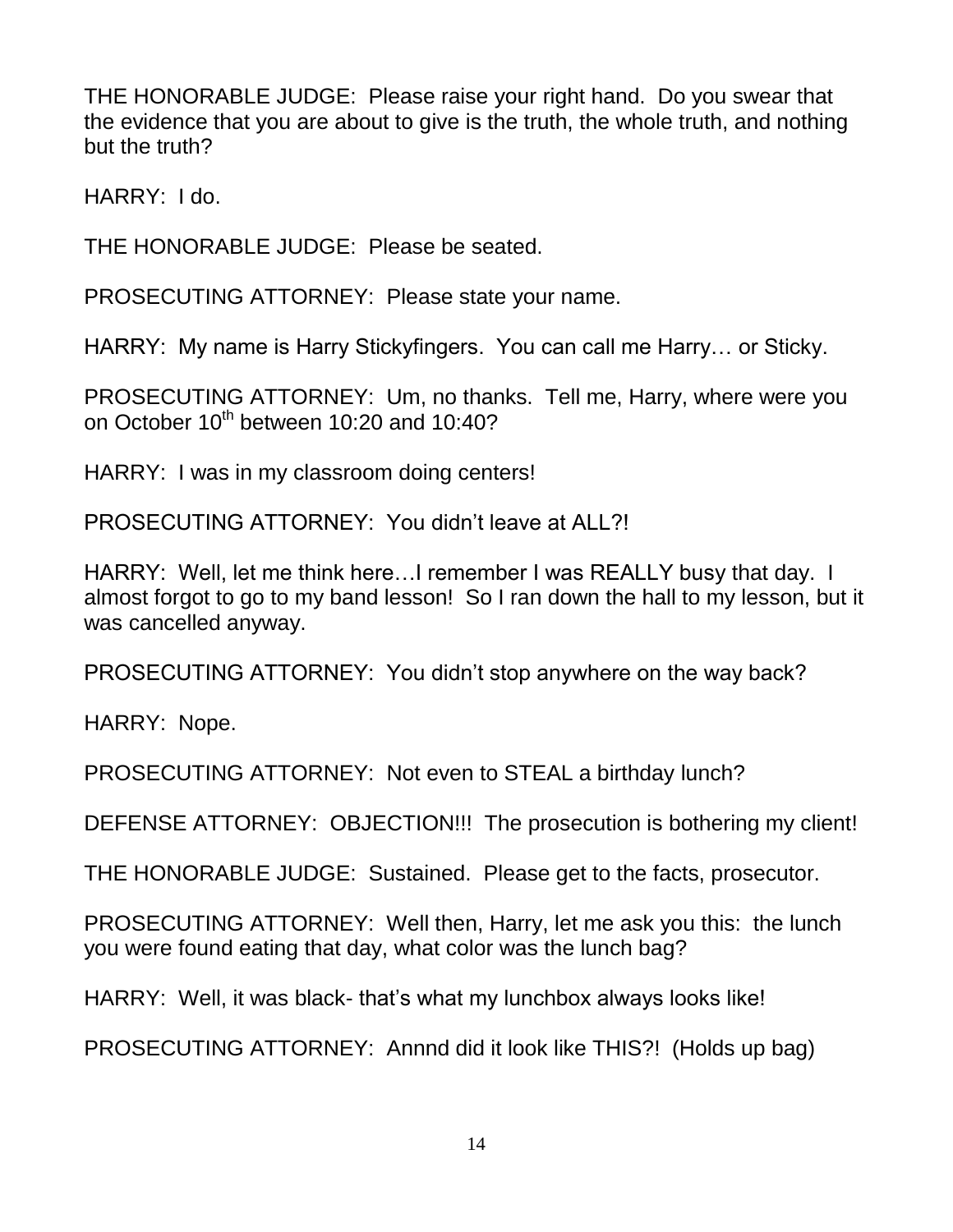HARRY: Why, yes, exactly!

PROSECUTING ATTORNEY: Can you open the lunch bag and tell me what initials are on the inside top flap?

HARRY (opens lunchbox, looks at flap): It says… .V.K.

PROSECUTING ATTORNEY: Thank you, Mr. Stickyfingers. That's all I have to ask you today. (sits down)

THE HONORABLE JUDGE: Now I invite the defense for Mr. Stickyfingers to question their witnesses beginning with Mr. Stickyfingers.

DEFENSE ATTORNEY: Mr. Stickyfingers, did you say you were doing centers at the time of the crimes?

HARRY: Yes, I did.

DEFENSE ATTORNEY: And what center were you working on?

HARRY: Well, I was doing the research and report center…. It was all about Spiders, it was pretty cool!

DEFENSE ATTORNEY: Did you finish your center in class that day, Harry?

HARRY: Oh yes! I always try to finish my centers in time so I don't have to do them for homework.

DEFENSE ATTORNEY: So you didn't really spend much time outside of the classroom?

HARRY: I only left for a minute. Just to check and see if I had a band lesson.

DEFENSE ATTORNEY: Well, you must've been pretty busy in class.

HARRY: I was. AND I WOULD NEVER STEAL ANYONE'S LUNCH!

DEFENSE ATTORNEY: And Harry, what does your lunchbox look like?

HARRY: Just like Victoria's. I wish I could show you but I lost it.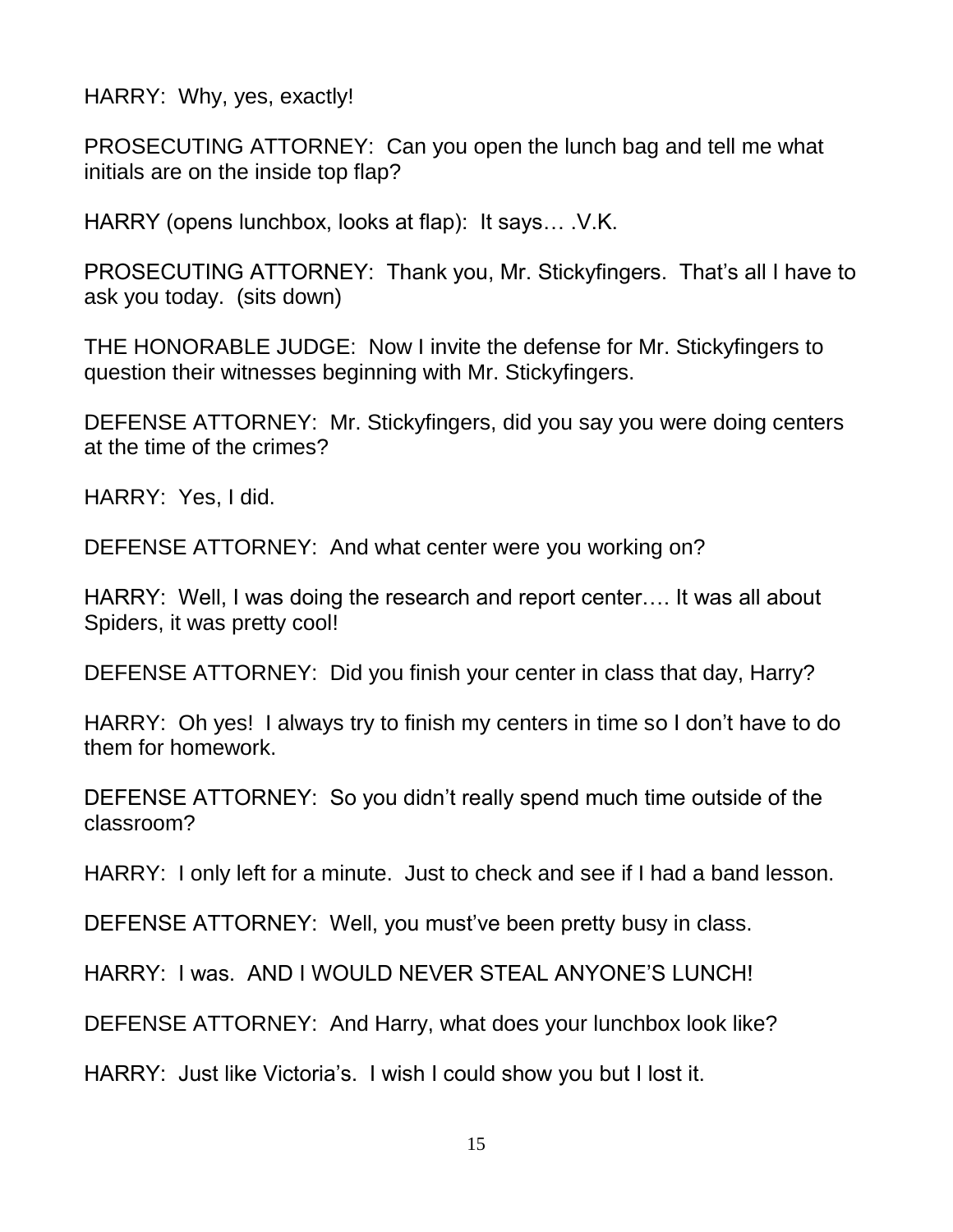DEFENSE ATTORNEY: When did you lose your lunchbox?

HARRY: On October 10<sup>th</sup>. Sometime in the morning before school started. But then I found it on the floor in the hall by the bathrooms, or so I thought.

DEFENSE ATTORNEY: How often do you or your friends accidentally lose or drop your lunchboxes?

HARRY: All the time! There's always at least eight lunchboxes in the lost and found.

DEFENSE ATTORNEY: Thank you, Mr. Stickyfingers. Your honor, for my second witness, I call Mark to the stand.

MARK (gets up, stands next to the seat by the judge to be sworn in)

THE HONORABLE JUDGE: Please raise your right hand. Do you swear that the evidence you are about to give is the truth, the whole truth, and nothing but the truth?

MARK: I do.

THE HONORABLE JUDGE: Please be seated.

DEFENSE ATTORNEY: Please state your name.

MARK: My name is Mark. And don't you forget it!

DEFENSE ATTORNEY: Where were you between 10:20 and 10:40 on October  $10^{th}$ ?

MARK: I was out in the hallway making up a Science test.

DEFENSE ATTORNEY: Did you see anyone in the hall between those times?

MARK: Yeah, a couple of fourth graders passed by.

DEFENSE ATTORNEY: Did you see Harry?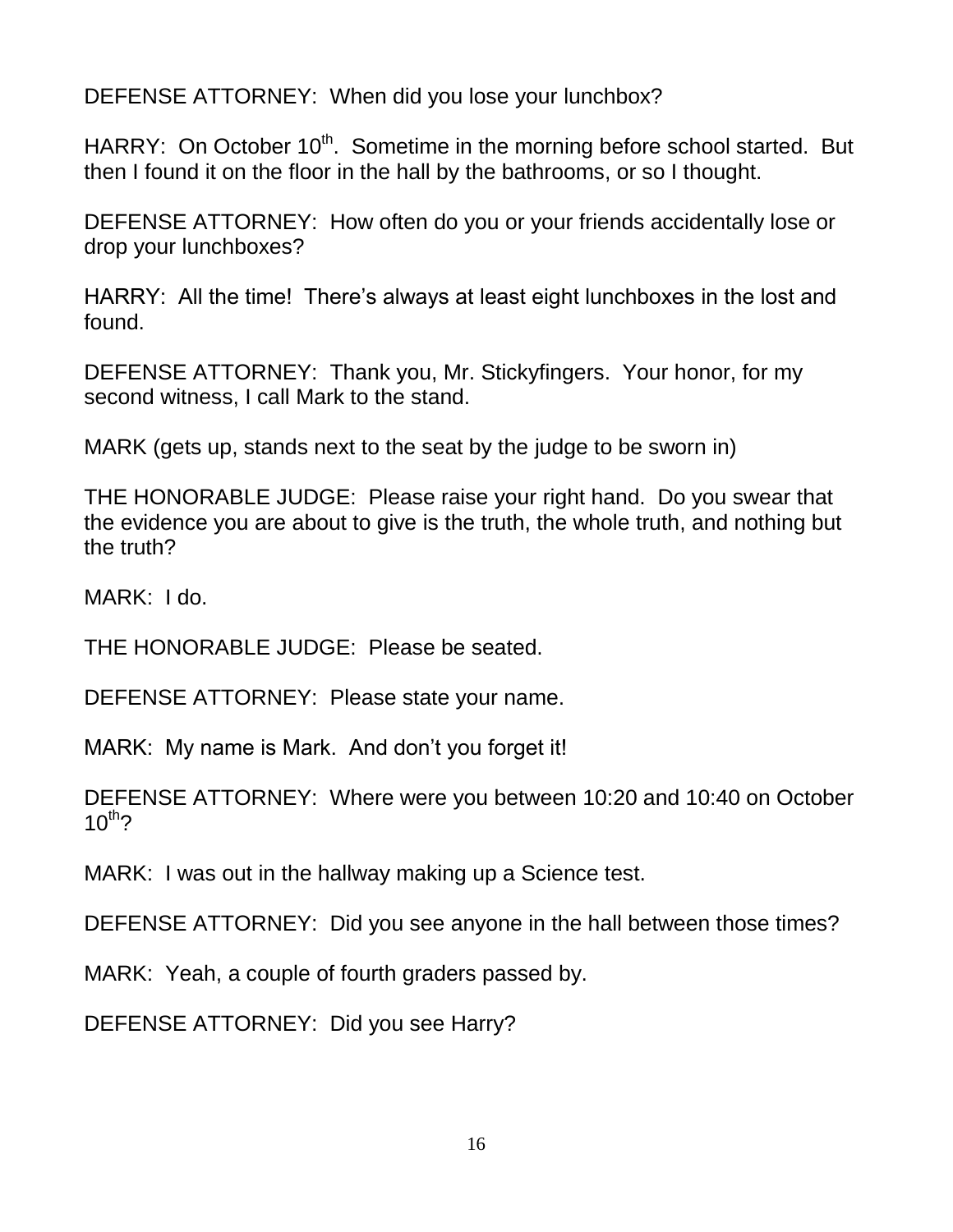MARK: Yeah, I did! I saw Harry pass by and I tried to say hello… but he was going so fast he didn't even hear me! He ran straight down the hall and Mrs. Courtney yelled at him to stop running and then he just started walking real fast.

DEFENSE ATTORNEY: And how long was it till he passed by you again on his way back?

MARK: I would say about three and a half minutes.

DEFENSE ATTORNEY: And were you near the doorway to Mrs. McNeal's room?

MARK: Not really, I was facing the other direction so I couldn't see that way at all.

DEFENSE ATTORNEY: You'd have to be pretty sneaky though to sneak in an empty classroom without a person in the hallway turning around to notice. Thank you, Mark. Your honor, the defense rests its case.

THE HONORABLE JUDGE: Are there any closing statements?

PROSECUTING ATTORNEY: Your honor, we have shown that on October  $10^{th}$ , Mr. Stickyfingers was indeed outside of his classroom at the time that the lunch was stolen. Mr. Stickyfingers was seen eating out of a lunchbox at lunch that was later found discarded by the swings at recess. That SAME lunchbox was picked up and shown here with the initials V.K. written on it. Mr. Stickyfingers says that he was in a hurry. He was in a hurry to STEAL a school lunch! And this has been happening at least three times a week. It's time to protect the hungry students at White Rock School and find Mr. Harry Stickyfingers GUILTY! (sits down)

DEFENSE ATTORNEY: Your honor, we have shown that Harry does indeed have the same lunchbox as Victoria. On that day, Harry misplaced his lunchbox. During the time that the lunchbox was stolen, Harry was busy in class and he had only left to see if he had a band lesson. Clearly these are not the behaviors of a criminal, but those of an honest, decent White Rock student who is just trying to learn at school.

THE HONORALBE JUDGE: Thank you. Does that conclude the evidence?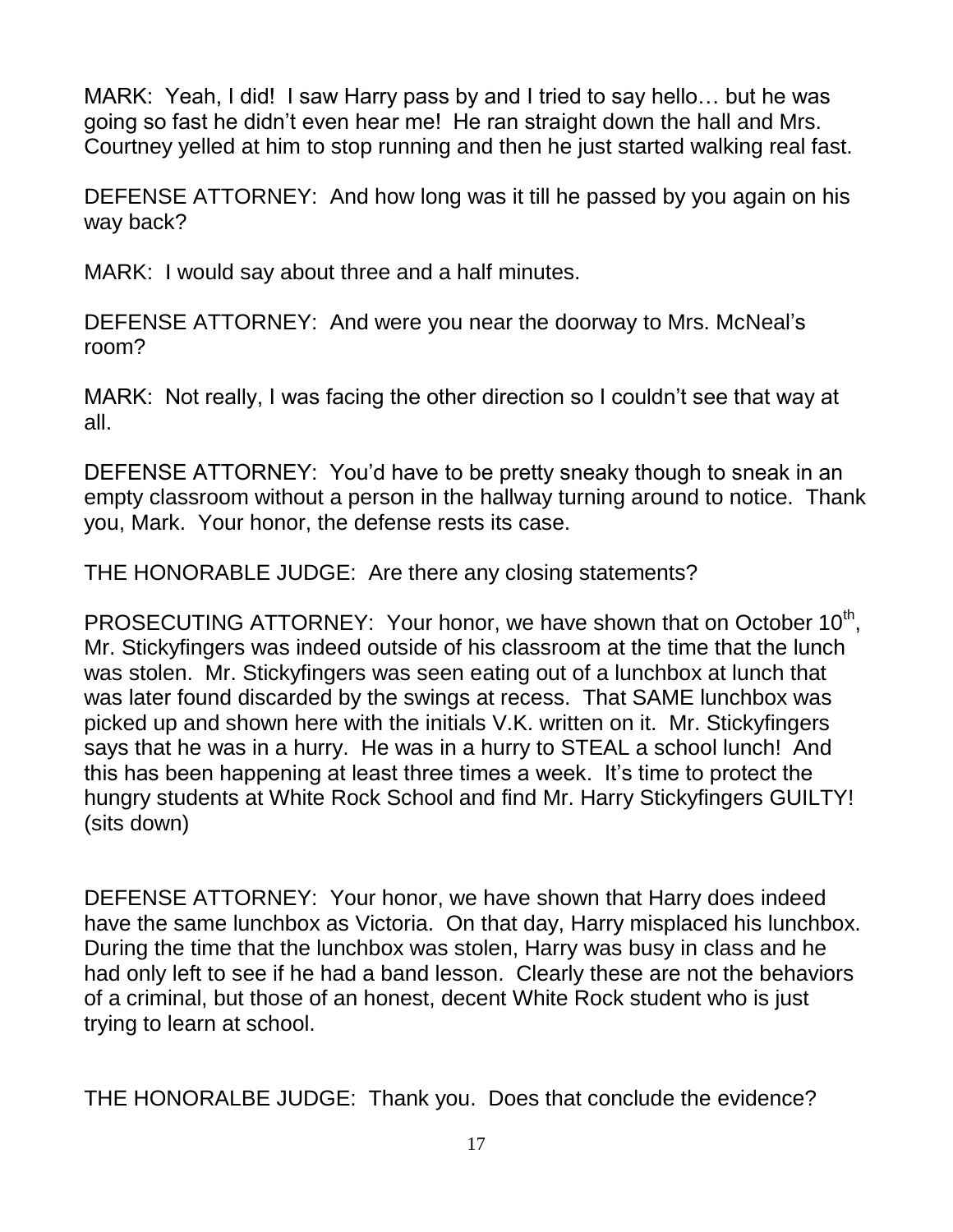BOTH ATTORNEYS: Yes it does.

THE HONORABLE JUDGE (turns to jury): You have heard the evidence. Now it is your job to decide whether or not Harry is guilty of stealing lunchboxes at White Rock School. Please write your decision on your jury slip and hand it in.

(Jurors are dismissed to fill out their slips. OR the Jurors may meet and discuss the verdict, the judge will count the slips if they are used)

THE HONORABLE JUDGE: Have you reached a verdict?

JUROR: Yes we have, your honor.

THE HONORABLE JUDGE: What is the verdict?

JUROR: The jury has voted and determined that Mr. Harry Stickyfingers is INNOCENT/GUILTY of stealing lunchboxes from White Rock School.

\*IF GUILTY\* THE JUDGE READS PUNISHMENT

THE HONORABLE JUDGE: Thank you, jury (Comments to Harry). Court adjourned (HIT GAVEL).